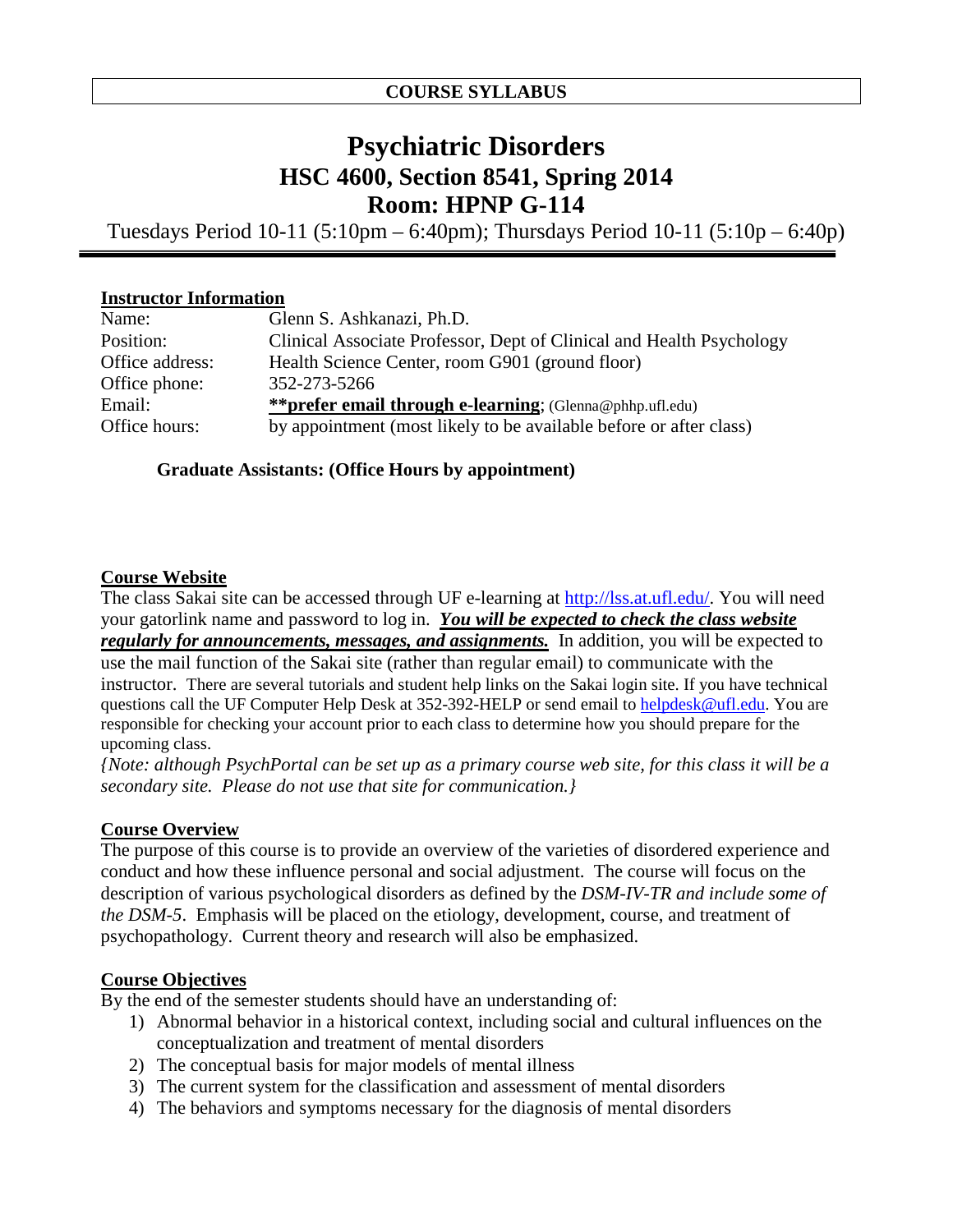- 5) The biochemical, gender, cultural, and environmental factors which predispose individuals toward mental disorders and impact prognosis
- 6) The different approaches used in treating mental illness
- 7) Major legal and ethical issues influencing the treatment of mental illness

## **Required Course Materials**

Comer, Ronald J. (2012). *Abnormal psychology* (8<sup>th</sup> ed.). New York: Worth Publishers. Book companion site: <http://bcs.worthpublishers.com/comerabpsych8e/> PsychPortal: [http://www.yourPsychPortal.com](http://www.yourpsychportal.com/)

A more detailed explanation of accessing this site will be provided below

## **Methods of Instruction**

Lecture, class discussion, and small- group and individual work will comprise the majority of class sessions. The role of the instructors will be to: present an overview of relevant topics, provide additional reading material and learning resources with up-to-date research findings, facilitate discussion of selected topics, and provide timely feedback. Expectations for students are to attend class fully prepared, participate in class discussions, and read assigned materials prior to class in preparation for lecture.

## **Course Requirements/Evaluation/Grading**

Your performance in this class will be determined on the basis of four examinations; online quizzes; and a combination of class participation, in-class activities, and homework exercises. The dates of assignments and grading scale are described below.

| <b>Requirement</b>                  | Due date | <b>Points</b> | % of final grade |
|-------------------------------------|----------|---------------|------------------|
| Exam 1                              | 1/23/14  | 100           | 20               |
| Exam 2                              | 2/20/14  | 100           | 20               |
| Exam 3                              | 3/27/14  | 100           | 20               |
| Exam 4                              | 4/29/14  | 100           | 20               |
| <b>PsychPortal Quizzes</b>          | Variable | 30            |                  |
| class participation, in-class       | Variable | 70            | 14               |
| activities, and homework exercises* |          |               |                  |
| Total points / % of final grade:    | 500      | 100%          |                  |

\*Further information about the in-class activities and homework exercises will be provided over the course of the semester. Opportunities for extra credit will be offered.

*Grading scale* – including percentage of points earned in class, total number of points earned in class, and how course points translate into letter grades:

| Letter<br>grade | A       |         | $B+$    | B       | В-      |         |      | C-   |         |         | D-      |                |
|-----------------|---------|---------|---------|---------|---------|---------|------|------|---------|---------|---------|----------------|
| Percentage      | 93%-    | $90% -$ | $87% -$ | $83% -$ | $80% -$ | 77%-    | 73%- | 70%- | $67% -$ | $63% -$ | $60% -$ | <b>Below</b>   |
| of points       | 100%    | 92%     | 89%     | 86%     | 82%     | 79%     | 76%  | 72%  | 69%     | 66%     | 62%     | 60%            |
| Total # of      | $463 -$ | $448 -$ | 433     | $413-$  | $398 -$ | $383 -$ | 363  | 348  | $333 -$ | 313     | $298 -$ | $\lesssim$ 298 |
| points          | 500     | 462     | 447     | 432     | 412     | 397     | 382  | 362  | 347     | 332     | 312     |                |

The table below summarizes the grade points assigned to letter grades according to university policy. For greater detail on the meaning of letter grades and university policies related to them, see the Registrar's Grade Policy regulations at

<http://www.registrar.ufl.edu/catalog/policies/regulationgrades.html>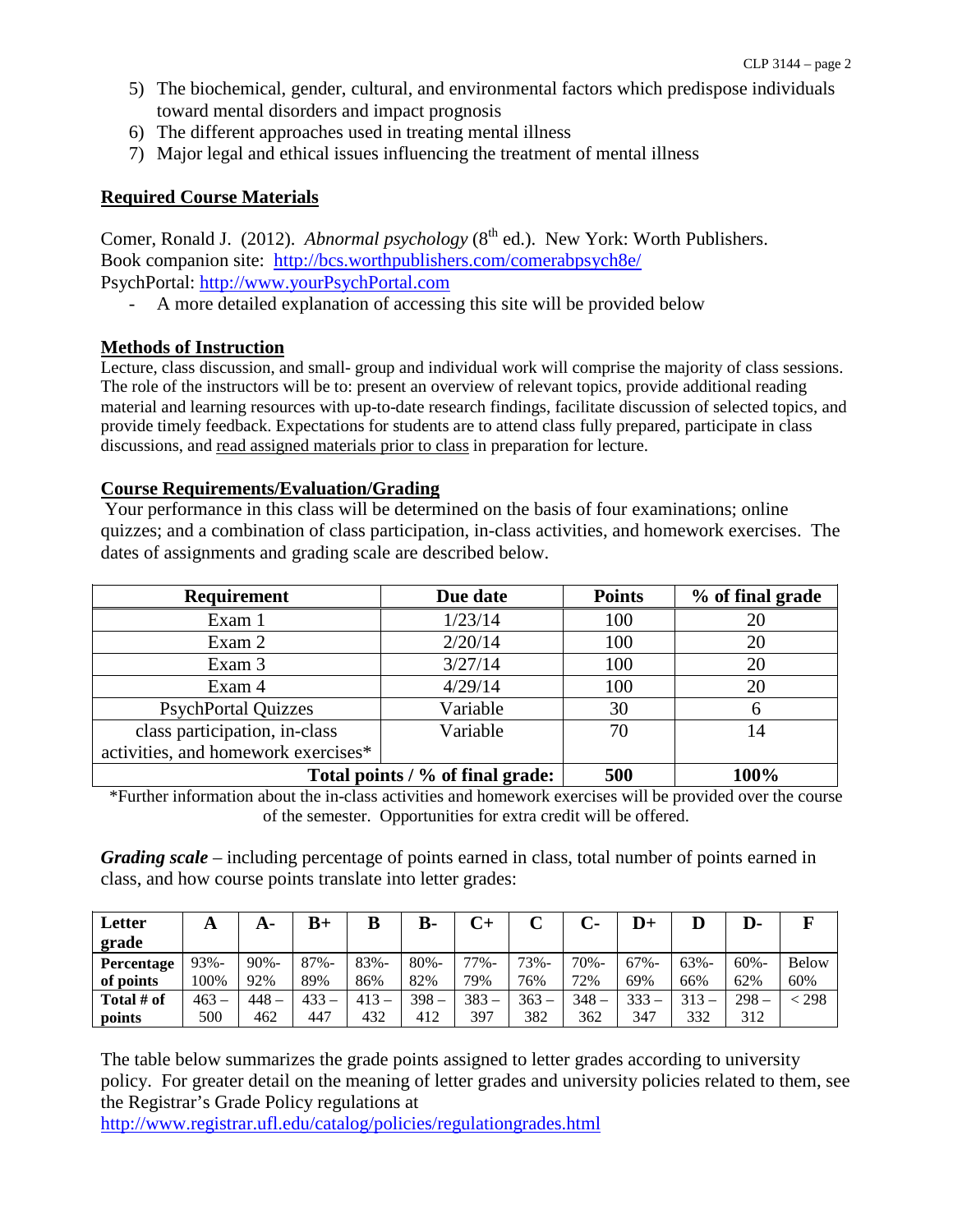| Letter<br>Grade        | A   | А-   | $B+$ | B   | <b>B-</b> | $C+$ | $\sim$<br>ັ | $\sim$<br>$\mathord{\mathsf{C}}$ | $D+$              | D   | D-   | $\mathbf{r}$ | WF  |     | <b>NG</b> | S-U |
|------------------------|-----|------|------|-----|-----------|------|-------------|----------------------------------|-------------------|-----|------|--------------|-----|-----|-----------|-----|
| Grade<br><b>Points</b> | 4.0 | 3.67 | 3.33 | 3.0 | 2.67      | 2.33 | 2.0         | 1.67                             | $\bigcap$<br>1.33 | 1.0 | 0.67 | $0.0\,$      | 0.0 | 0.0 | 0.0       | 0.0 |

#### **Extra Credit**

You can attend up to three *instructor-selected* case-conferences relating to class material. Each case conference will last one hour and will be held on Fridays at 11:40a.m. A schedule of the topics corresponding to each case conference will be provided via Sakai. In order to receive full credit for this assignment you need to have documented attendance to the case conference via a sign-in sheet circulated at the conference **AND** write a brief summary *and* reaction paper (1 page typed, 12 pt. font, Times New Roman). The total extra-credit you could potentially earn will be worth up to 3.00% of your overall class grade, or 1% for each reaction paper and case conference-attendance. To receive credit, reactions papers (printed copies only) need to be submitted to the instructors the class period immediately following the case conference you attended.

#### **Statement of University's Honesty Policy (cheating and use of copyrighted materials)**

*Academic Integrity –* Students are expected to act in accordance with the University of Florida policy on academic integrity (see Student Conduct Code, the Graduate Student Handbook or this web site for more details: **[www.dso.ufl.edu/judicial/procedures/academicguide.php](http://www.dso.ufl.edu/judicial/procedures/academicguide.php)**).

Cheating, lying, misrepresentation, or plagiarism in any form is unacceptable and inexcusable behavior.

> *We, the members of the University of Florida community, pledge to hold ourselves and our peers to the highest standards of honesty and integrity.*

#### **Topical Outline**

| Week | Day | Date    | Topic*                                             | <b>Abnormal Psychology</b><br>Chapter / Quiz <sup>**</sup> Due |
|------|-----|---------|----------------------------------------------------|----------------------------------------------------------------|
|      |     |         |                                                    |                                                                |
|      | Tue | 1/7/14  | Introduction / Overview; Abnormal Psychology, Past |                                                                |
|      |     |         | and Present                                        |                                                                |
| 2    | Thu | 1/09/14 | Research in Abnormal Psychology                    | 2                                                              |
|      | Tue | 1/14/14 | <b>Models of Abnormality</b>                       | 3                                                              |
| 3    | Thu | 1/16/14 | Assessment / Diagnosis / Treatment                 | 4                                                              |
|      | Tue | 1/21/14 | Assessment / Diagnosis / Treatment                 | 4                                                              |
| 4    | Thu | 1/23/14 | Exam 1                                             |                                                                |
|      | Tue | 1/28/14 | <b>Anxiety Disorders</b>                           | 5                                                              |
| 5    | Thu | 1/30/14 | <b>Anxiety Disorders</b>                           | 5                                                              |
|      | Tue | 2/4/14  | <b>Stress Disorders</b>                            | 6                                                              |
| 6    | Thu | 2/6/14  | Somatoform / Dissociative Disorders                | 7                                                              |
|      | Tue | 2/11/14 | <b>Mood Disorders</b>                              | 8                                                              |
|      | Thu | 2/13/14 | <b>Treatments for Mood Disorders</b>               | 9                                                              |
|      | Tue | 2/18/14 | Suicide                                            | 10                                                             |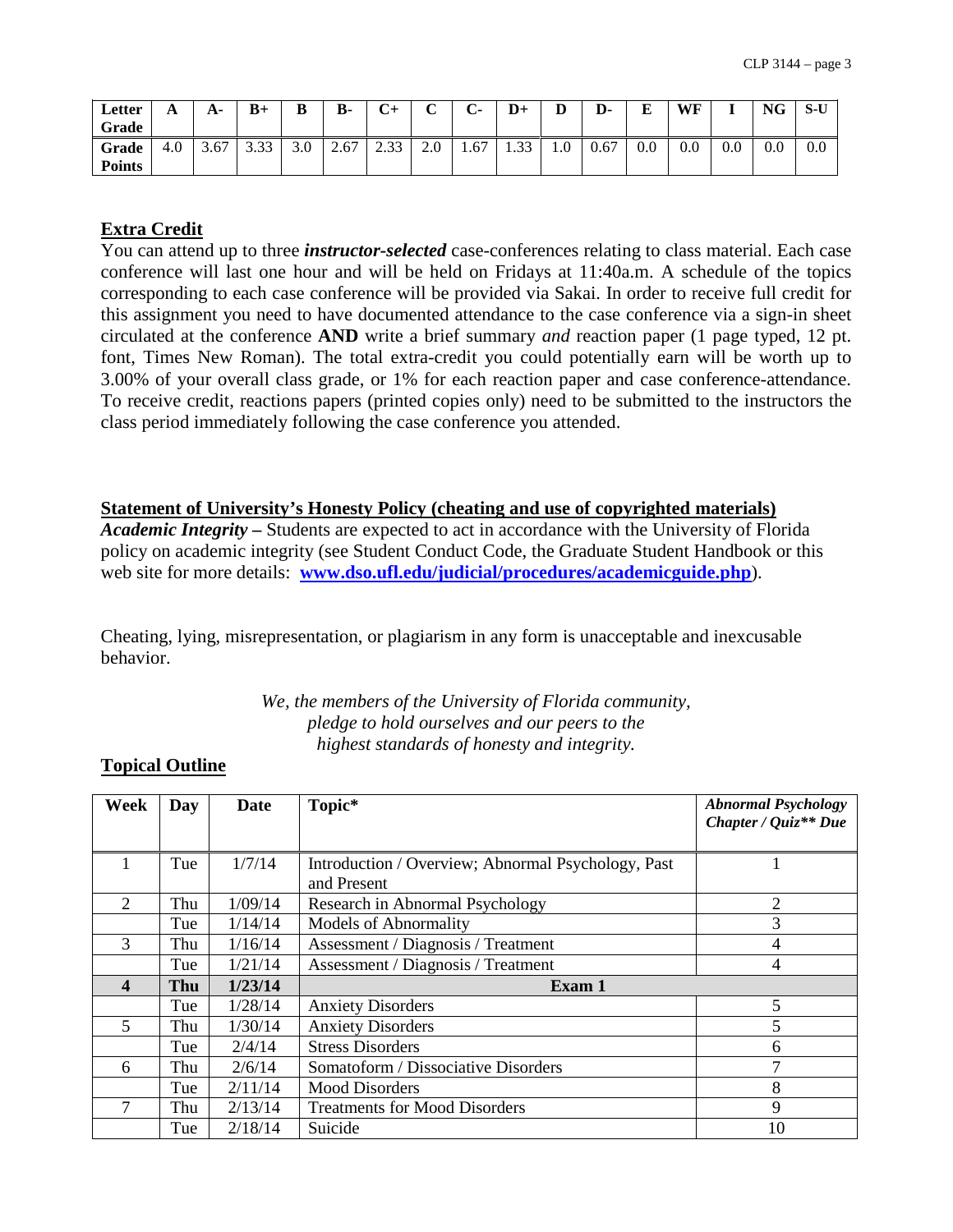| 8  | Thu        | 2/20/14 | Exam 2                                         |    |
|----|------------|---------|------------------------------------------------|----|
|    | Tue        | 2/25/14 | <b>Eating Disorders</b>                        | 11 |
| 9  | Thu        | 2/27/14 | <b>Eating Disorders</b>                        | 11 |
|    |            |         | <b>SPRING BREAK</b>                            |    |
|    | Tue        | 3/11/14 | <b>Substance-Related Disorders</b>             | 12 |
| 10 | Thu        | 3/13/14 | <b>Substance-Related Disorders</b>             | 12 |
|    | Tue        | 3/18/14 | <b>Sexual Disorders</b>                        | 13 |
| 11 | Thu        | 3/20/14 | Schizophrenia                                  | 14 |
|    | Tue        | 3/25/14 | Treatments for Schizophrenia                   | 15 |
| 12 | Thu        | 3/27/14 | Exam 3                                         |    |
|    | Tue        | 4/1/14  | <b>Personality Disorders</b>                   | 16 |
| 13 | Thu        | 4/3/14  | <b>Personality Disorders</b>                   | 16 |
|    | Tue        | 4/8/14  | <b>Childhood Disorders</b>                     | 17 |
| 14 | Thu        | 4/10/14 | <b>Childhood Disorders</b>                     | 17 |
| 15 | Tue        | 4/15/14 | Disorders of Aging and Cognition               | 18 |
|    | Thu        | 4/17/14 | Law, Society, and the Mental Health Profession | 19 |
| 16 | Tue        | 4/22/14 | <b>TBA</b>                                     |    |
|    | Thu        | 4/24/14 | <b>READING DAY</b>                             |    |
|    | <b>Tue</b> | 4/29/14 | <b>FINAL EXAM</b>                              |    |

\*Scheduled presentations are subject to change with prior notice from the instructor.

\*\*Information about quizzes is available under the Resources tab of the class Sakai site.

#### **Course Policies And Procedures**

*Attendance:* Class attendance is considered an integral part of the learning experience as class discussions and lectures will include valuable material covered in the examinations that is not otherwise covered in the textbook. Thus, students are expected to attend all classes and participate in class discussions to have exposure to this information. If students must be absent, it is expected they will contact the instructor as soon as possible and be responsible for any missed material. Students who miss lectures are expected to acquire lecture notes from other students who attended. Some material presented in lectures will not be in the text and may be included on examinations. Thus, reduced attendance can be expected to result in a lower course grade. Requirements for class attendance and make-up exams, assignments, and other work in this course are consistent with university policies that can be found in the online catalog at: [https://catalog.ufl.edu/ugrad/current/regulations/info/attendance.aspx.](https://catalog.ufl.edu/ugrad/current/regulations/info/attendance.aspx)

*Class participation:* As Psychiatric Disorders is a thought provoking topic and often leads to interesting discussions about the topics covered within this course, student participation is expected. We expect each individual to contribute throughout the semester and will monitor ongoing student participation. Remember: There are no "stupid questions" and one of the most powerful ways to learn is in the moment by interacting with your instructors and classmates.

*Make-up work:* We expect you to attend and to be prepared to participate in all class sessions. Personal issues with respect to class attendance or fulfillment of course requirements will be handled on an individual basis. If you must miss an exam because of a foreseeable conflict (i.e., professional conference, athletic competition, religious observance, etc.) you are expected to notify us immediately to set-up alternative arrangements *prior* to the exam date. If a student is not in class for an exam due to an illness or medical emergency, they will be required to provide a statement from their healthcare provider documenting the illness or medical emergency. Requirements for class attendance and make-up exams, assignments, and other work in this course are consistent with university policies that can be found in the online catalog at: [https://catalog.ufl.edu/ugrad/current/regulations/info/attendance.aspx.](https://catalog.ufl.edu/ugrad/current/regulations/info/attendance.aspx)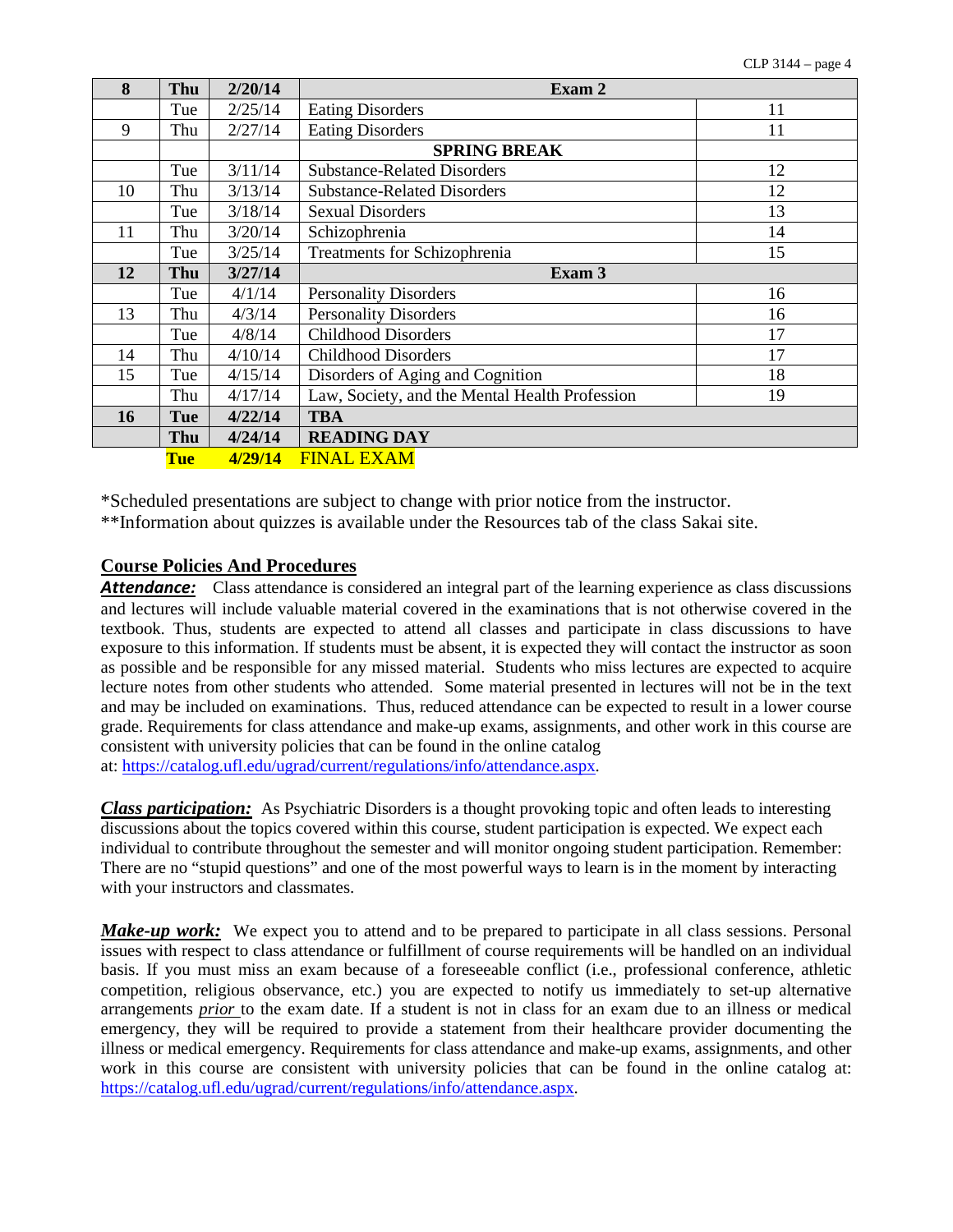- *Late work:* Assignments are due by the beginning of the class session for which they have been assigned. If you submit after the beginning of class, your assignment will be regarded as one half day late (a quarter grade deduction). Late assignments will otherwise lose half a letter grade per day late, including weekends.
- *Professional behavior:* Professional behavior is expected in the classroom at all times. This includes arriving to class promptly and staying until the end of class, avoiding any form of classroom disruption, and treating the instructor and peers with respect.
- *Use of computers/technology:* Please refrain from using I-pods or cell phones or any other electronic devices during class as it is distracting and inconsiderate of other students and the instructor. Before class starts, you are welcome to use computers to check email, play games, and any other personal purpose consistent with college policies. Once class starts, you must close (not just minimize) all programs and windows not being used for class purposes. This includes instant messaging, chats, email, games, websites that are not being used directly for class, and others. If you use computers in a manner contrary to the directions of the syllabus and/or instructor, you may be asked to leave the class for the day.
- *Use of cell phones:* Cell phones are distracting. Cell phones must be placed on silent or turned off during class. Any use of a cell phone during class (i.e., chatting, texting) will be considered a violation of this policy as it disrupts other students from learning. Students who violate this policy will be asked to leave and will lose 1% of their participation grade per violation. Please speak to the instructors prior to the beginning of class if you experience an emergency that requires you to leave the room to take a phone call.
- **Food/Drink:** To the extent permitted by facility rules and restrictions, you may bring food and/or beverages to class as long as it does not interfere with your ability to work and/or participate in class and as long as it does not interfere with or your classmates' ability to work and participate in class. You will be expected to clean-up after yourself and dispose of all trash before leaving the classroom.

#### **Accommodations for Students with Disabilities**

If you require classroom accommodation because of a disability, you must first register with the Dean of Students Office [\(http://oss.ufl.edu/\)](http://oss.ufl.edu/). The Dean of Students Office will provide documentation to you, which you then give to the instructor when requesting accommodation. The College is committed to providing reasonable accommodations to assist students in their coursework.

## **Counseling and Student Health**

Students may occasionally have personal issues that arise in the course of pursuing higher education or that may interfere with their academic performance. If you find yourself facing problems affecting your coursework, you are encouraged to talk with an instructor and to seek confidential assistance at the University of Florida Counseling and Wellness Center (352) 392-1575. Visit their web site for more information: [http://www.counseling.ufl.edu/cwc/.](http://www.counseling.ufl.edu/cwc/)

Crisis intervention is always available 24/7 from Alachua County Crisis Center: (352) 264-6789.

The Student Health Care Center offers services through the Infirmary Building on Fletcher Drive as well as satellite clinics at Shands (second floor of the Dental Tower in the Health Science Center) and Corry Village. Student Health offers a variety of clinical services, including primary care, women's health care, immunizations, and pharmacy services. For more information, visit their web site at [http://shcc.ufl.edu/.](http://shcc.ufl.edu/)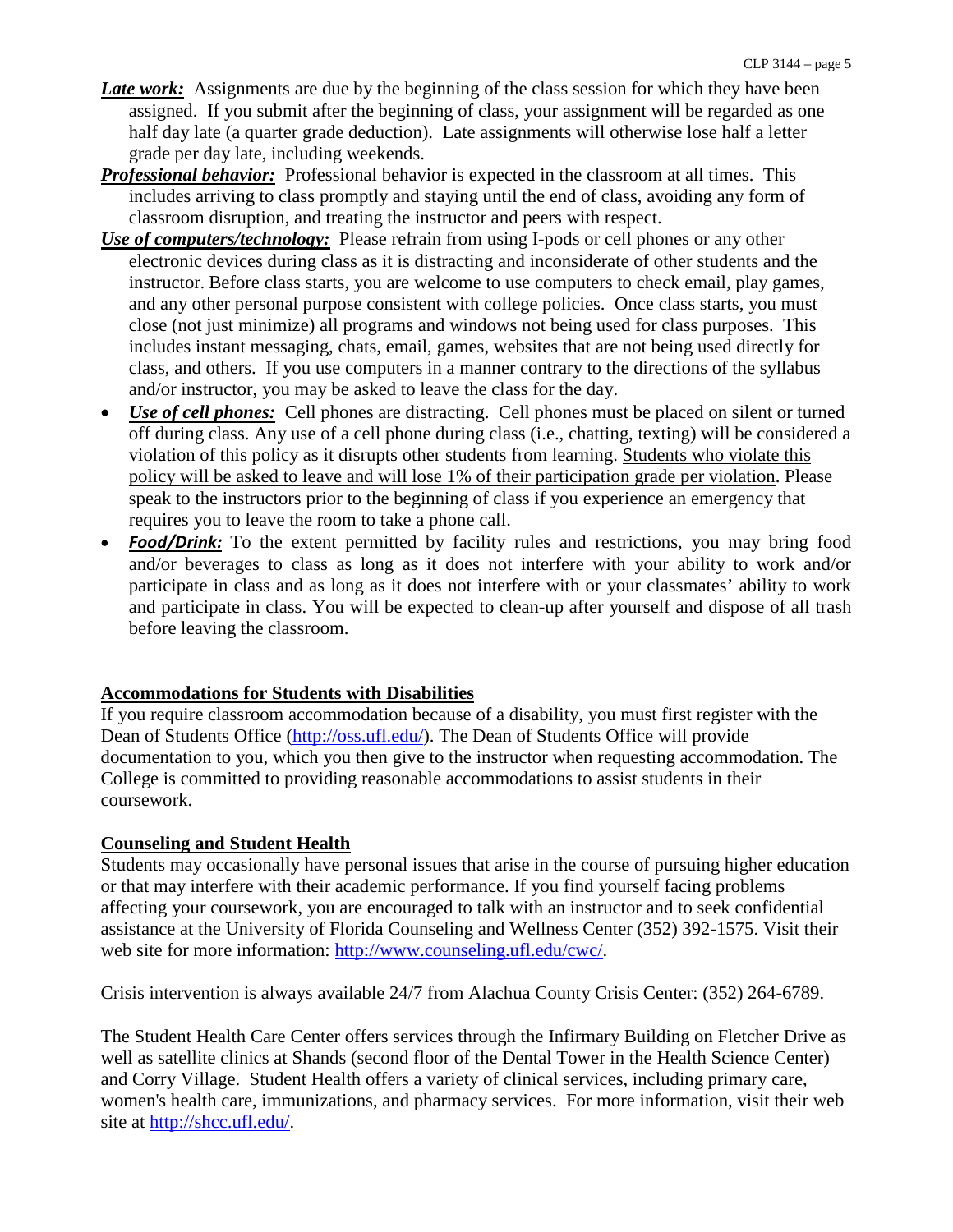BUT – *Do not wait until you reach a crisis to come in and talk with us. We have helped many students through stressful situations impacting their academic performance. You are not alone so do not be afraid to ask for assistance*.

**Disclaimer:** The scheduled dates are intended to serve as an indication of the sequence of classroom topics. Some units may take more or less time to cover – the schedule is subject to change. It is your responsibility to remain abreast of any changes.